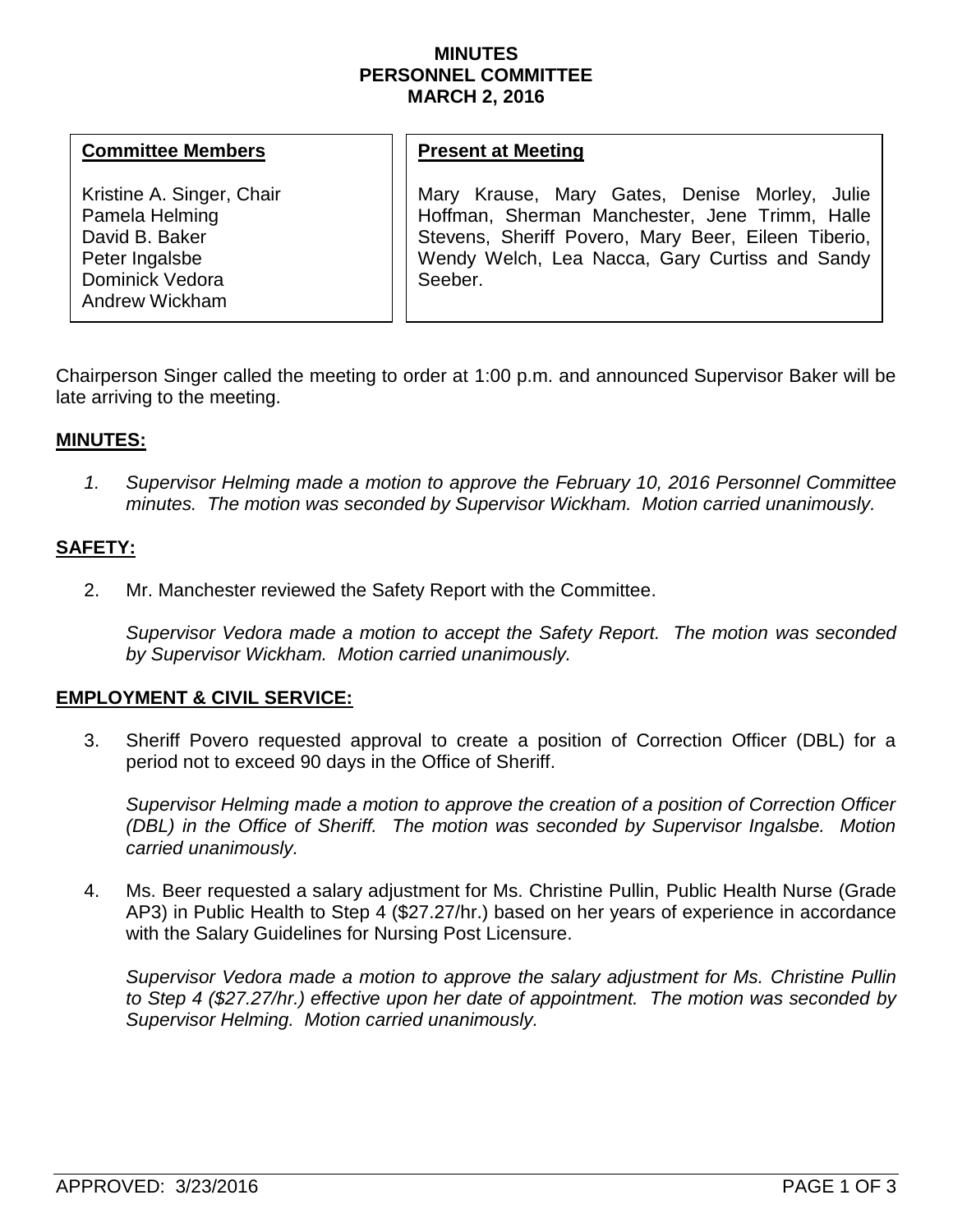### **MINUTES PERSONNEL COMMITTEE MARCH 2, 2016**

# **EMPLOYMENT & CIVIL SERVICE, (CONTINUED):**

5. Sheriff Povero requested approval to create a position of County Police Officer in the Office of Sheriff in the anticipation of a retirement. This position will be abolished once the vacancy occurs.

*Supervisor Vedora made a motion to approve the creation of a position of County Police Officer in the Office of Sheriff pending receipt of the retirement letter. The motion was seconded by Supervisor Helming. Motion carried unanimously.*

6. Ms. Krause requested approval from the Committee on a memorandum of agreement to remove the title of Director of the Youth Bureau from the Ontario County General Unit and place it in the Management Compensation Plan at Band 10. Board of Supervisors approval is contingent on union approval.

*Supervisor Wickham made a motion to approve allocating the title of Director of the Youth Bureau to the Management Compensation Plan at Band 10. The motion was seconded by Supervisor Ingalsbe. Motion carried unanimously.* 

#### **OTHER:**

- 7. Ms. Krause requested approval for Denise Morley, as the Human Resources Director, to be named Committee Chair of the Deferred Compensation Committee.
- 8. Ms. Krause requested approval for Denise Morley, as the Human Resources Director, to be designated Ontario County's ADA, Affirmative Action, and Equal Opportunity Coordinator.

*Supervisor Helming made a motion to appoint Denise Morley as Committee Chair of the Deferred Compensation Committee and as the ADA, Affirmative Action, and Equal Opportunity Coordinator as a block. The motion was seconded by Supervisor Vedora. Motion carried unanimously.*

The agenda item for contracts was pulled.

## **LABOR RELATIONS**:

*Supervisor Vedora made a motion to enter Executive Session at 1:05 p.m. to discuss employment of a particular person(s) and collective negotiations pursuant to Article XIV of the Civil Service Law. The motion was seconded by Supervisor Ingalsbe. Motion carried unanimously.*

Supervisor Baker arrived at 1:10 p.m.

*Supervisor Vedora made a motion to exit Executive Session at 1:15 p.m. The motion was seconded by Supervisor Wickham. Motion carried unanimously.*